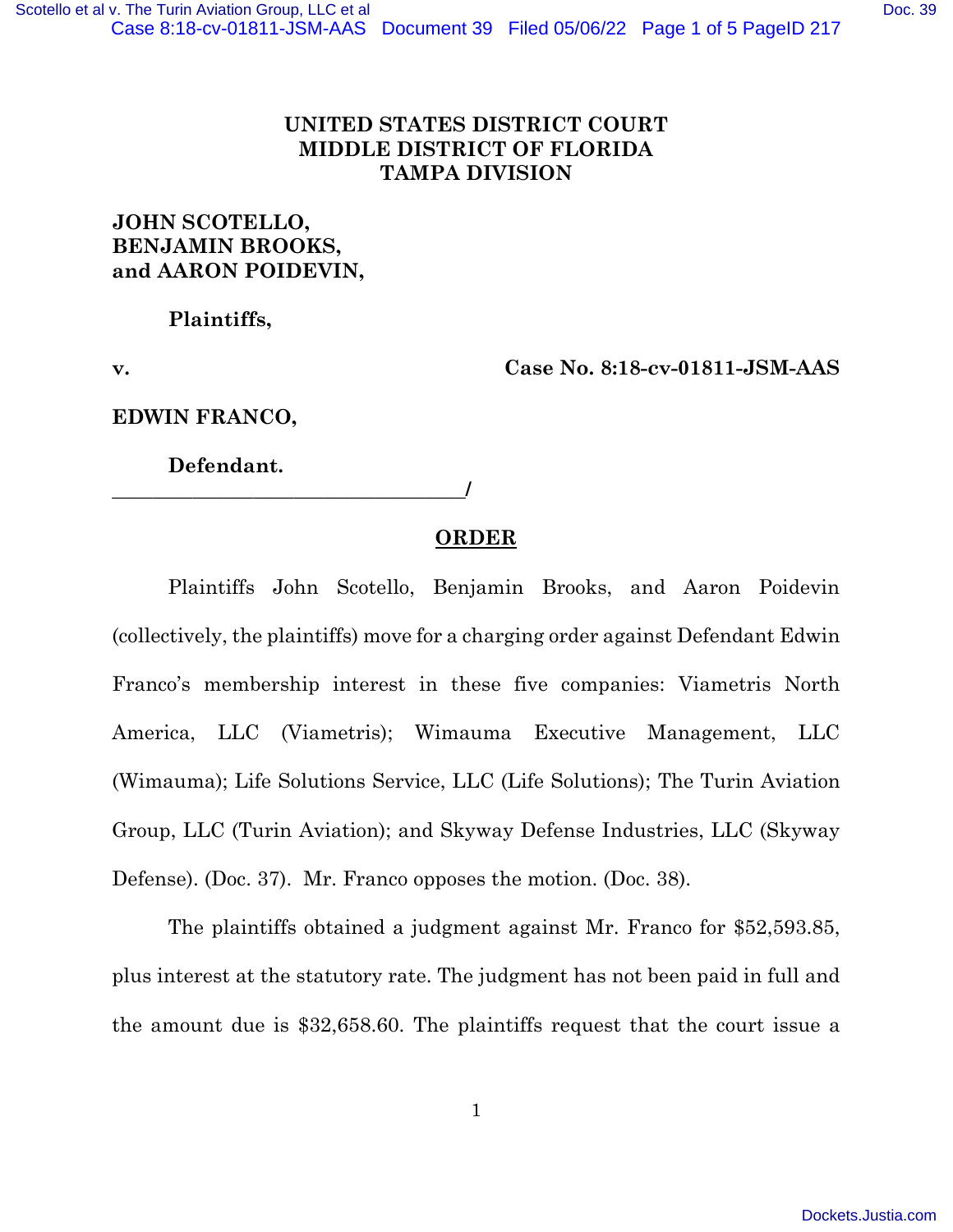charging order against Mr. Franco's transferrable membership interest in Viametris, Wimauma, Life Solutions, Turin Aviation, and Skyway Defense.

Fed. R. Civ. P.  $69(a)(1)$  provides that "[t]he procedure on execution – and in proceedings supplementary to and in aid of judgment or execution – must accord with the procedure of the state where the court is located[.]" The Florida Limited Liability Company Act ("Florida LLC Act") governs a judgment creditor's levy or seizure of a judgment debtor's membership interest in an LLC. For a judgment creditor to create a lien on a judgment debtor's LLC interest – including any proceeds of it – Section 605.0503 of the Florida Statutes provides the judgment creditor's "sole and exclusive remedy" is to obtain a charging order or a charging order followed by a foreclosure sale.1 The remedy "constitutes a lien upon a judgment debtor's transferable interest and requires the limited liability company to pay over to the judgment creditor a distribution that would otherwise be paid to the judgment debtor." FLA. STAT.

<sup>1</sup> The Florida legislature amended the Florida LLC Act in 2013 "to clarify the exclusive remedies available to a judgment creditor as to a judgment debtor's interest in an LLC [as] a charging order, or a charging order followed by a foreclosure sale." *Regions Bank v. Hyman*, 2015 WL 1912251, at \*7 (M.D. Fla. Apr. 27, 2015). The legislative amendment was enacted to overturn the Florida Supreme Court's decision in *Olmstead v. FTC*, 44 So. 3d 76, 80 (Fla. 2010), because that case allowed a judgment creditor to create a judgment lien against a single-member LLC either by charging order and foreclosure sale under the Florida LLC Act, or by filing a judgment lien certificate against personal property under Section 55.202 of the Florida Statutes. *See Regions Bank*, 2015 WL 1912251, at \*7. The law now only permits liens against LLCs through a charging order or charging order and foreclosure sale. *Id.*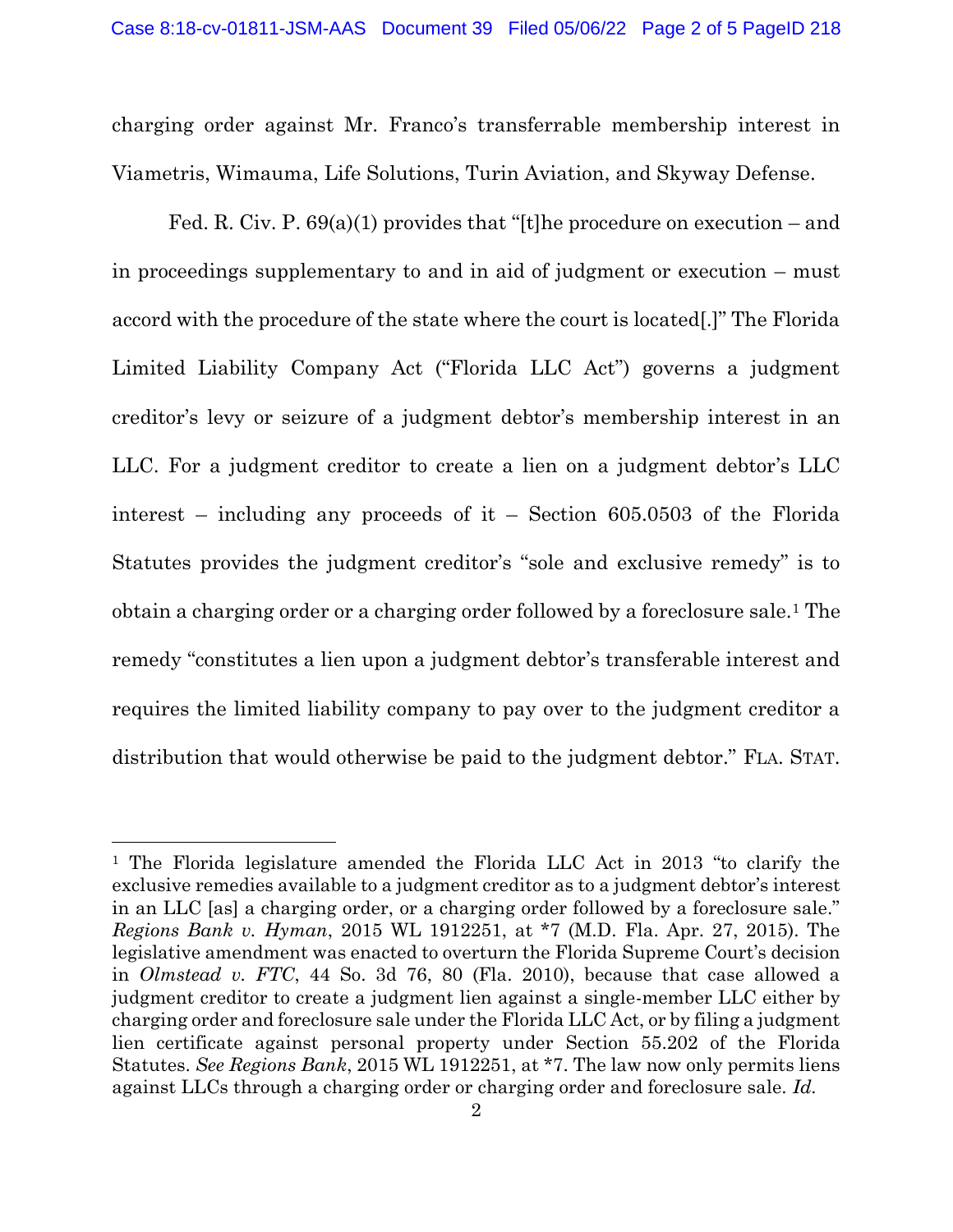§ 605.0503(1). This concept is reiterated under Section 605.0502(2), where it states that "[a] transferee has the right to receive, in accordance with the transfer, distributions to which the transferor would otherwise be entitled." FLA. STAT. § 605.0503(2).

 Section 605.0503(1) authorizes a court "to enter a charging order against a judgment debtor's transferable interest," and to require "an LLC to pay over to the judgment creditor any distribution that would otherwise be paid to the judgment debtor." *Kostoglou v. Fortuna*, 290 So. 3d 924, 925 (Fla. 4th DCA 2020) (citing *Panksy v. Barry S. Franklin & Assocs., P.A.*, 264 So. 3d 961, 962 (Fla. 4th DCA 2019)). When the limited liability company has only one member, the statute allows a court to order a foreclosure sale if a judgment creditor establishes that a charging order will not satisfy the judgment. FLA. STAT. § 605.0503(4). If a limited liability has more than one member then a judicial sale is not an available remedy. *Id.* § 605.0503(1).

Viametris was administratively dissolved by the State of Florida in 2018. (*See* Doc. 38, Ex. A). Likewise, Wimauma closed and never possessed assets or income. (*Id.*). As these companies are not operational, there is no transferable membership interest that a charging order can attach. Further, Life Solutions is solely owned by Laura Franco, Mr. Franco's non-debtor wife. (*See* Doc. 38, Ex. B). Mr. Franco has no ownership interest and owns no transferable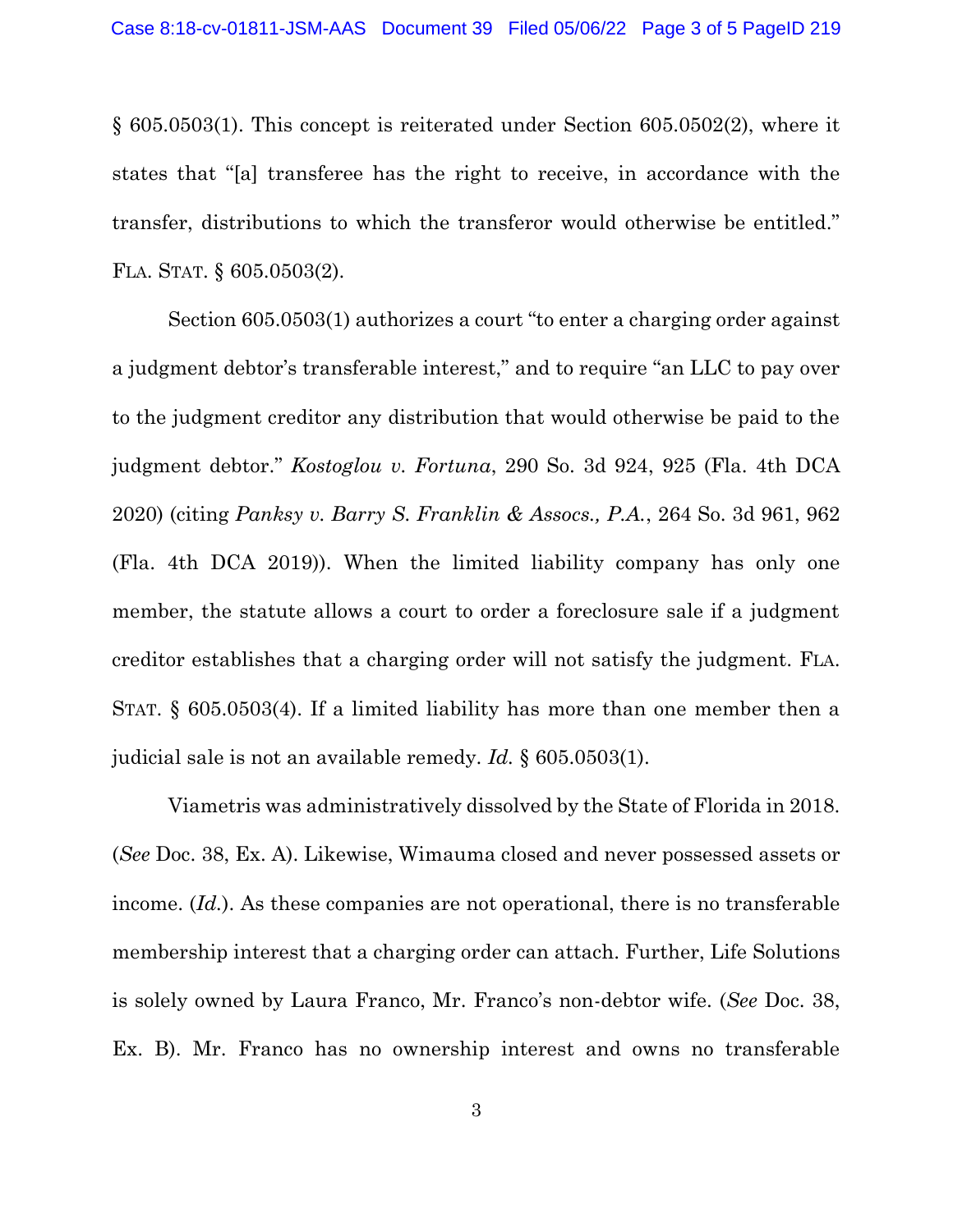membership interest that a charging order can attach.

 Turin Aviation and Skyway Defense are multi-member LLCs. Turin Aviation has two members, Mr. Franco and Sarah Gilbreath. (Doc. 38, Exs. A, C). Skyway Defense also has two members, Mr. Franco and Ms. Franco. (Doc. 38, Exs. A, B). Although the court may not order a foreclosure sale, the court may issue a charging order as to Mr. Franco's LLC interest in these LLCs, including any proceeds thereof. *See* FLA. STAT. § 605.0503 (providing that the judgment creditor's "sole and exclusive remedy" is to obtain a charging order); *see also See McClandon v. Dakem & Assocs., LLC*, 219 So. 3d 269, 271 (Fla. 5th DCA 2017) ("Under ...section 605.0503, the charging order entered by the court should have only directed the LLCs to divert [the debtor's] rights to the LLCs' profits and distributions to [the creditor]."); *Capstone Bank v. Perry-Clifton Enters., LLC*, 230 So. 3d 970, 971 (Fla. 1st DCA 2017) ("A charging order is a remedy that a creditor of a member in an LLC ... can receive from a court that instructs the entity to give the creditor any distributions that would otherwise be paid to the ... member from the entity.") (citation and quotation marks omitted).

Accordingly, the plaintiffs' motion for a charging order (Doc. 37) is **GRANTED in part and DENIED in part**. Edwin Franco's individual transferable interests in The Turin Aviation Group, LLC and Skyway Defense